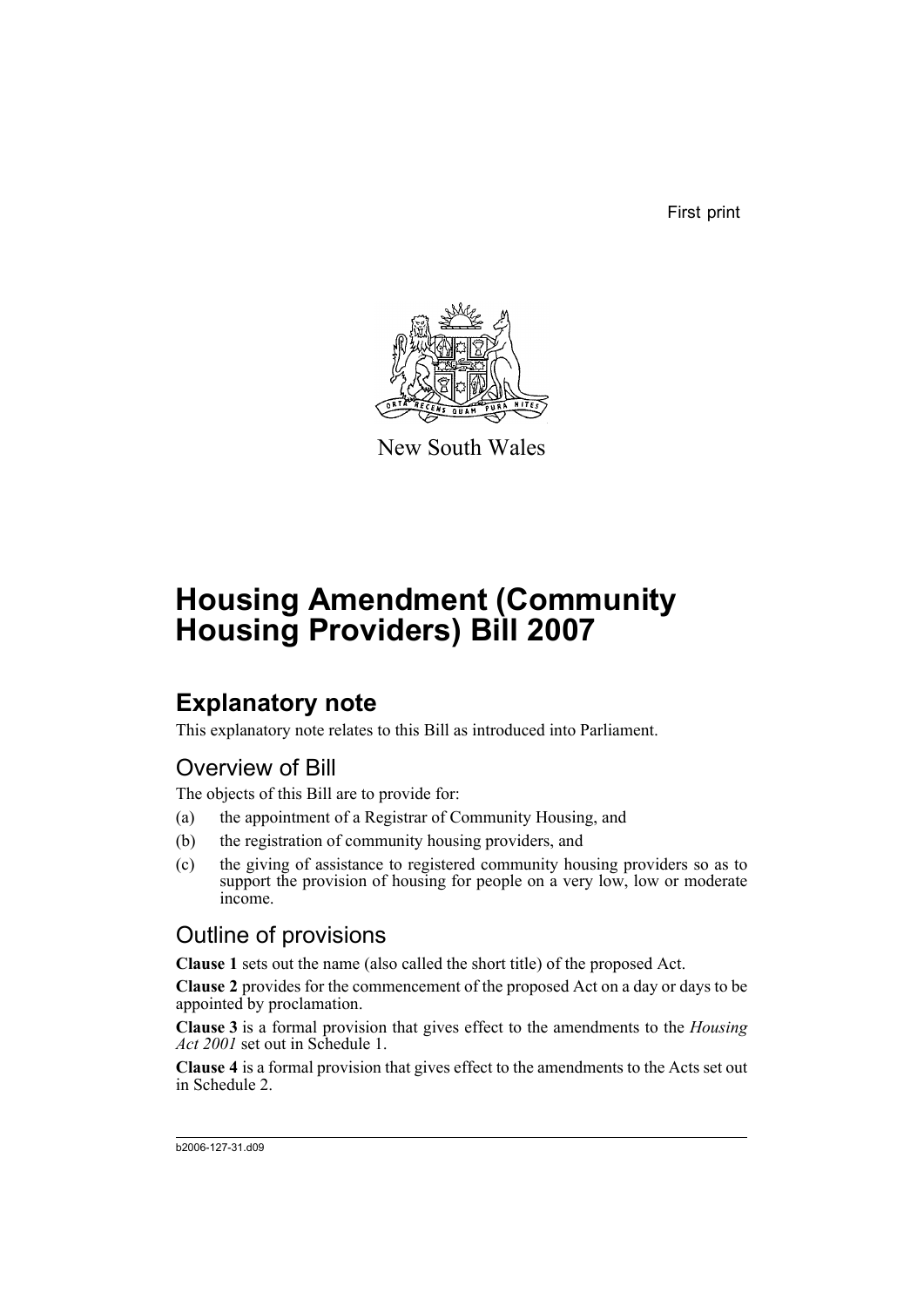Explanatory note

**Clause 5** provides for the repeal of the proposed Act after all the amendments made by the proposed Act have commenced.

### **Schedule 1 Amendment of Housing Act 2001**

**Schedule 1 [1]** inserts definitions of *community housing*, *community housing agreement*, *community housing provider*, *registered community housing*, *registered community housing provider* and *Registrar* into section 3 the *Housing Act 2001* (the *Principal Act*).

**Schedule 1 [2]–[4]** amend the objects of the Principal Act with respect to community housing.

**Schedule 1 [6]** permits the Registrar to delegate his or her functions under the Principal Act. **Schedule 1 [5]** clarifies that the Director-General of the Department of Housing may delegate his or her functions under the Principal Act to the Corporation.

**Schedule 1 [7]** inserts a new Part 9A into the Principal Act dealing with community housing, the registration of organisations as registered community housing providers and the giving of assistance to registered community housing providers so as to support the provision of housing for people on very low, low or moderate incomes. Proposed section 67A provides for the appointment of a Registrar of Community Housing (*the Registrar*) by the Minister for Housing. Proposed section 67B sets out the functions of the Registrar, which include maintaining a register of community housing providers (*the register*) and assessing the suitability of organisations to be registered as community housing providers. Proposed section 67C sets out requirements in relation to the register. Proposed section 67D provides that the Registrar may, on the application of a body corporate that is a community housing provider, register the body corporate. Proposed section 67E sets out the conditions to which registration is subject. Proposed section 67F sets out the steps that may be taken if the Registrar reasonably believes that a registered community housing provider is not complying with the Principal Act or the regulations under that Act. Proposed section 67G provides for the cancellation of registration in certain circumstances. Proposed section 67H provides for a review by the Administrative Decisions Tribunal of a decision of the Registrar to refuse to register, or to cancel the registration of, a body corporate as a registered community housing provider. Other decisions of the Registrar are not subject to appeal or review. Proposed section 67I provides that the New South Wales Land and Housing Corporation may give assistance to registered community housing providers but not to community housing providers that are not registered. Any such assistance may only be provided under a community housing agreement. Proposed section 67J makes provision for the form and contents of community housing agreements.

**Schedule 1 [8]** permits the regulations under the Principal Act to prescribe a regulatory code for registered community housing providers, to make provision for fees payable in connection with any application made under the Principal Act, to prescribe what is meant by a very low, low or moderate income for the purposes of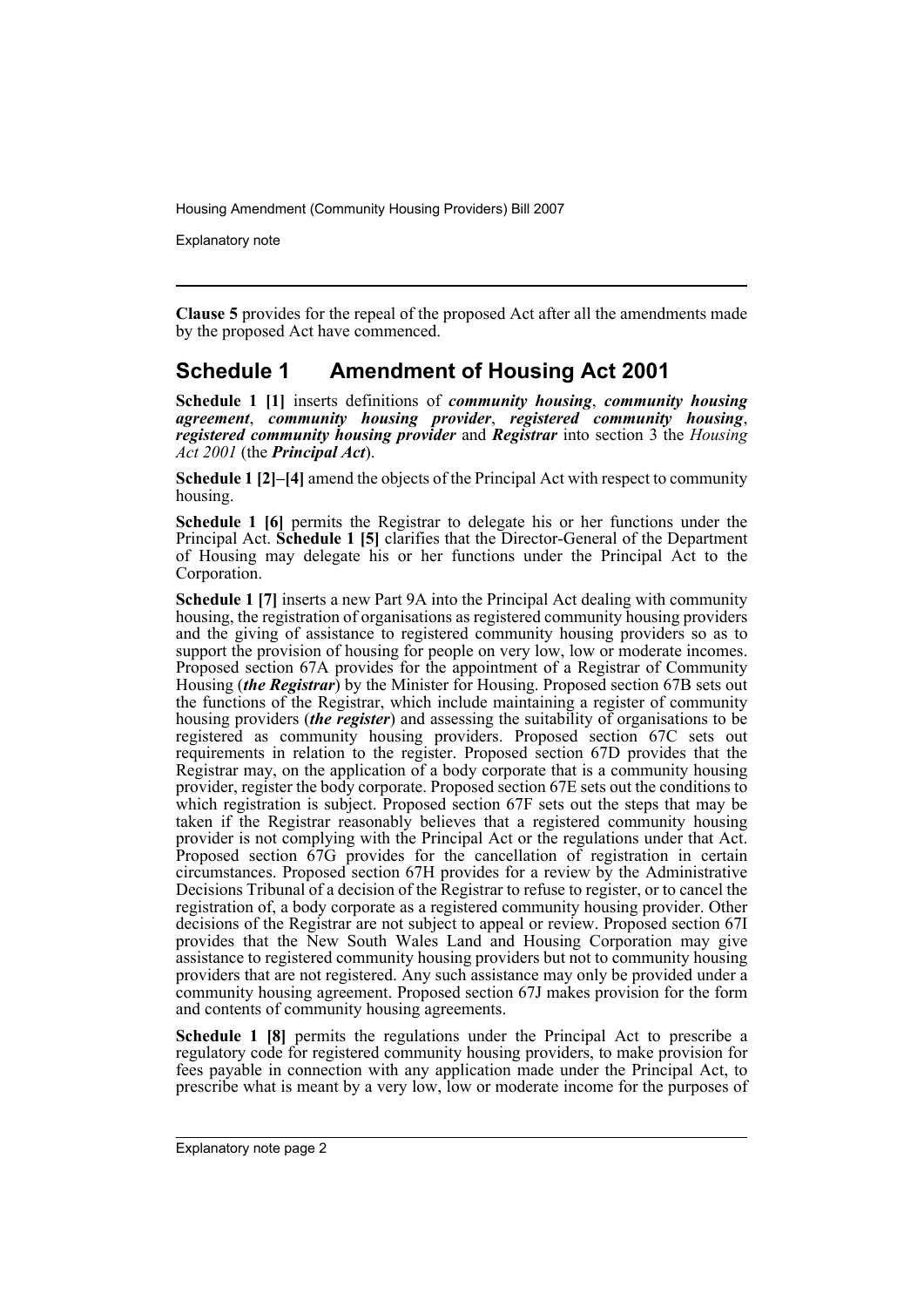Explanatory note

the Principal Act and to prescribe terms or conditions that are taken to be included in community housing agreements, including in an existing community housing agreement.

**Schedule 1 [9]** amends Schedule 3 to the Principal Act to enable the regulations to make provision for matters of a savings and transitional nature consequent on the enactment of the proposed Act.

**Schedule 1 [10]** inserts savings, transitional and other provisions that provide for the interim registration of community housing providers that are currently registered with the Office of Community Housing and for the construction of references in any document to any such organisation. The savings and transitional provisions also provide that existing agreements for the provision of assistance to community housing providers are taken to be community housing agreements and that proposed section  $67I$  (1)–(3) will not apply to or in respect of assistance provided to a community housing provider that is not currently registered with the Office of Community Housing if the assistance is provided under an existing agreement within 2 years after the commencement of proposed Part 9A of the Principal Act.

### **Schedule 2 Amendment of other Acts**

**Schedule 2** makes consequential amendments to the *Property, Stock and Business Agents Act 2002*, the *Public Sector Employment and Management Act 2002* and the *Residential Tenancies Act 1987*.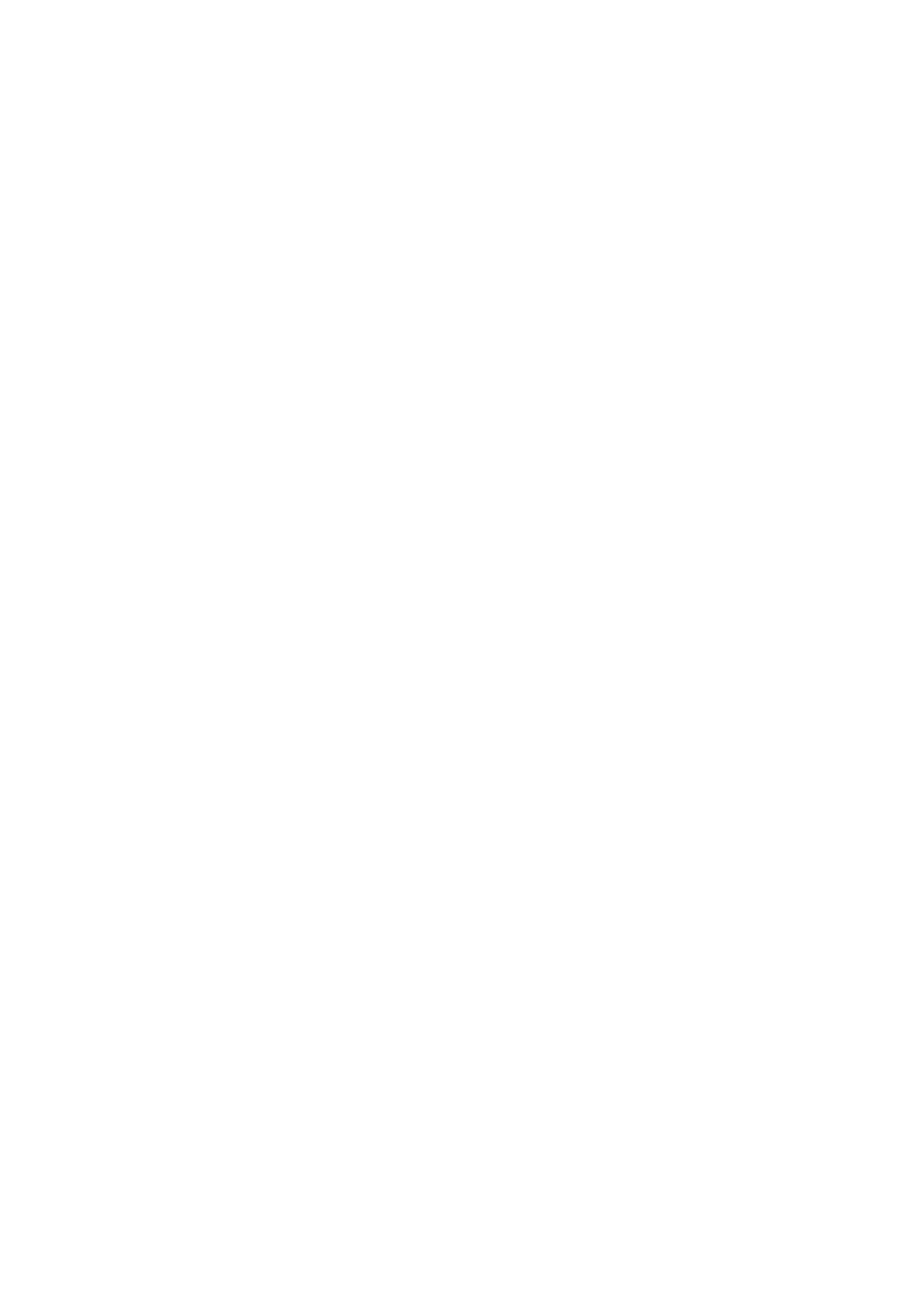First print



New South Wales

# **Housing Amendment (Community Housing Providers) Bill 2007**

# **Contents**

|   |                                          | Page |
|---|------------------------------------------|------|
|   | Name of Act                              |      |
| 2 | Commencement                             |      |
| 3 | Amendment of Housing Act 2001 No 52      |      |
| 4 | Amendment of other Acts                  | 2    |
| 5 | Repeal of Act                            |      |
|   | Schedule 1 Amendment of Housing Act 2001 |      |
|   | Schedule 2 Amendment of other Acts       |      |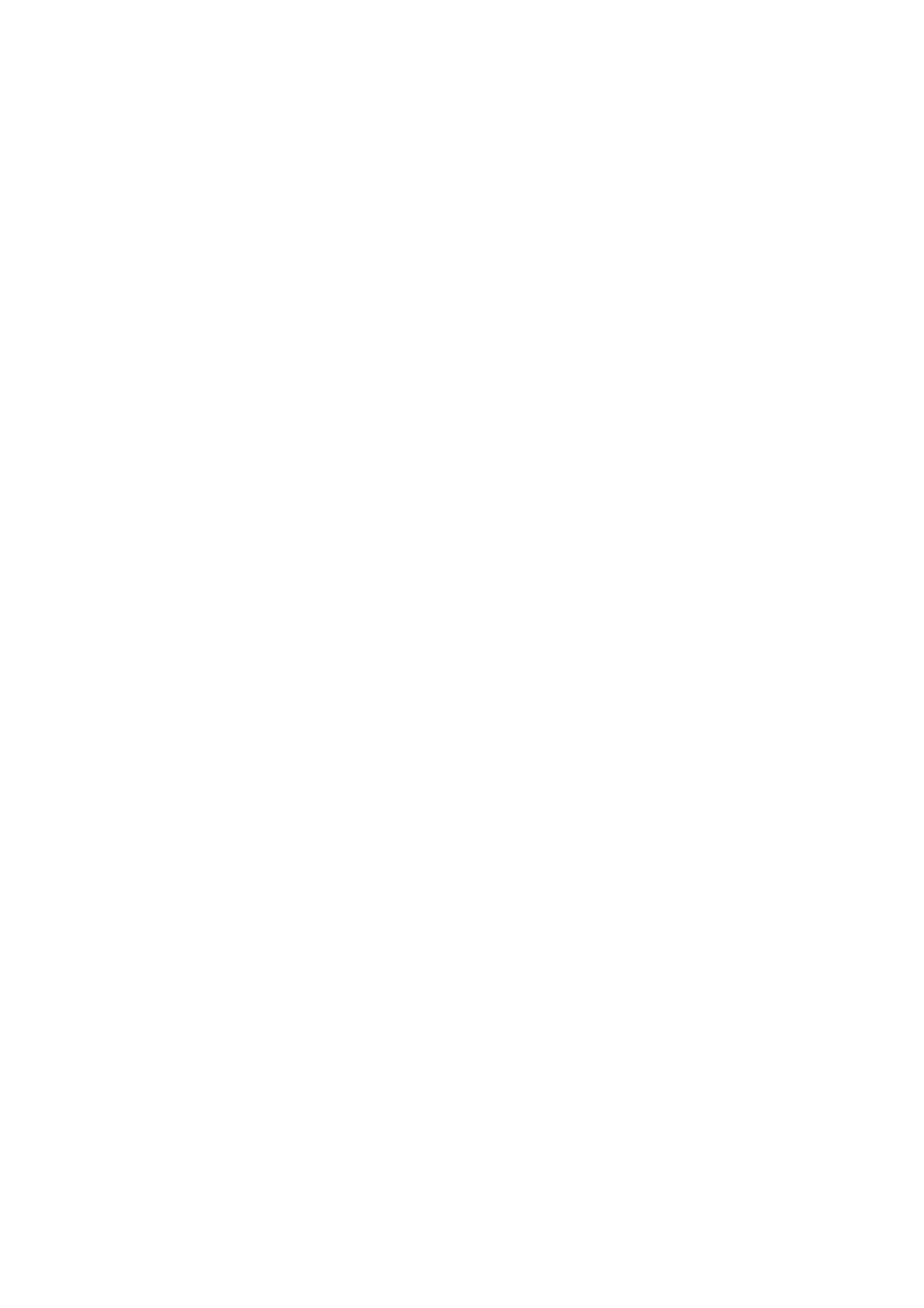

New South Wales

# **Housing Amendment (Community Housing Providers) Bill 2007**

No , 2007

### **A Bill for**

An Act to amend the *Housing Act 2001* with respect to community housing; and for other purposes.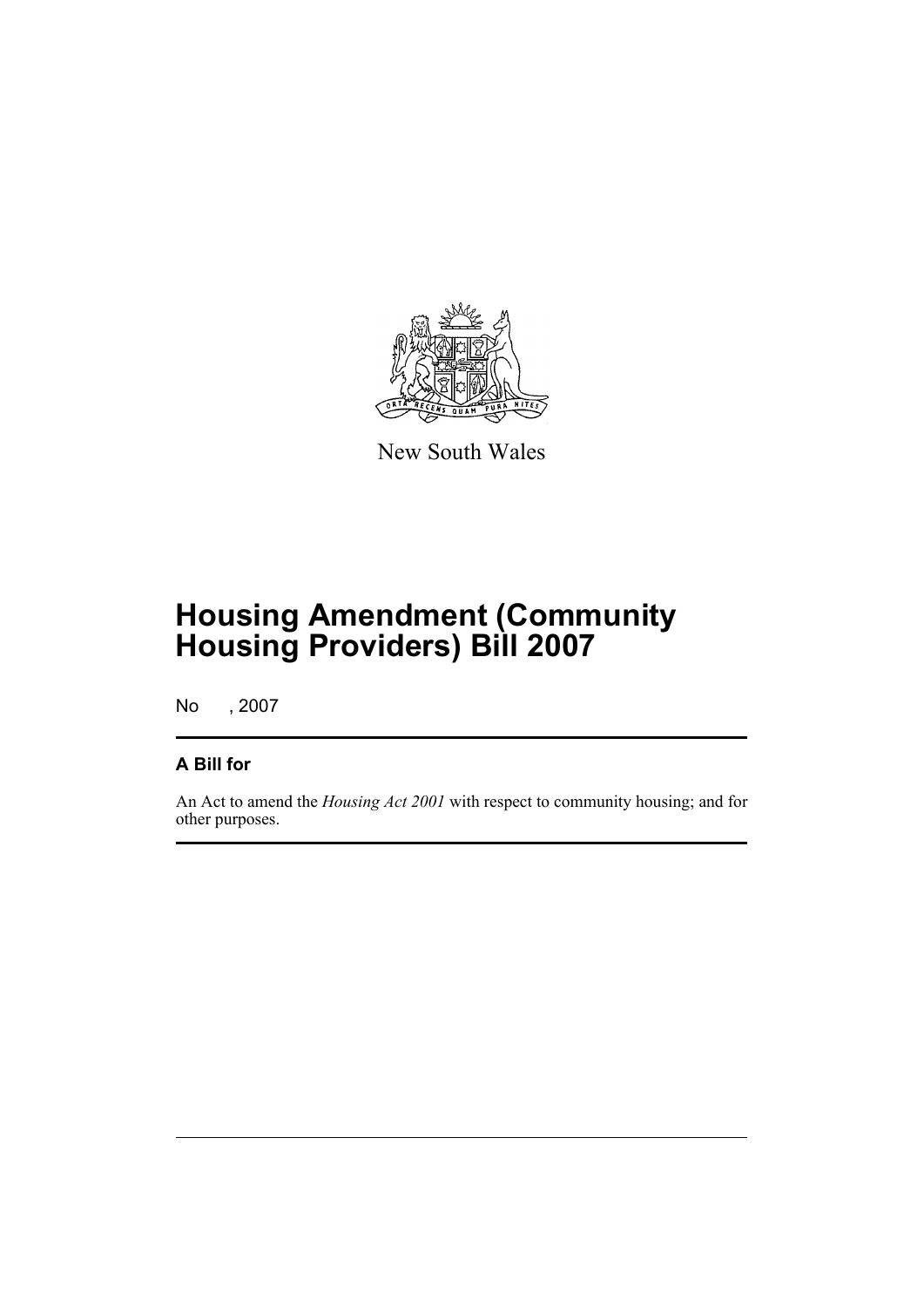<span id="page-7-4"></span><span id="page-7-3"></span><span id="page-7-2"></span><span id="page-7-1"></span><span id="page-7-0"></span>

|              |                                | The Legislature of New South Wales enacts:                                                                                                                | 1                   |  |
|--------------|--------------------------------|-----------------------------------------------------------------------------------------------------------------------------------------------------------|---------------------|--|
| 1            |                                | Name of Act                                                                                                                                               | 2                   |  |
|              |                                | This Act is the Housing Amendment (Community Housing Providers)<br>Act 2007.                                                                              | 3<br>$\overline{4}$ |  |
| $\mathbf{2}$ |                                | <b>Commencement</b>                                                                                                                                       | 5                   |  |
|              |                                | This Act commences on a day or days to be appointed by proclamation.                                                                                      | 6                   |  |
| 3            |                                | Amendment of Housing Act 2001 No 52                                                                                                                       | $\overline{7}$      |  |
|              |                                | The <i>Housing Act 2001</i> is amended as set out in Schedule 1.                                                                                          | 8                   |  |
| 4            | <b>Amendment of other Acts</b> |                                                                                                                                                           |                     |  |
|              |                                | Each Act specified in Schedule 2 is amended as set out in that Schedule.                                                                                  | 10 <sup>1</sup>     |  |
| 5            | <b>Repeal of Act</b>           |                                                                                                                                                           |                     |  |
|              | (1)                            | This Act is repealed on the day following the day on which all of the<br>provisions of the Act have commenced.                                            | 12<br>13            |  |
|              | (2)                            | The repeal of this Act does not, because of the operation of section 30<br>of the <i>Interpretation Act 1987</i> , affect any amendment made by this Act. | 14<br>15            |  |
|              |                                |                                                                                                                                                           |                     |  |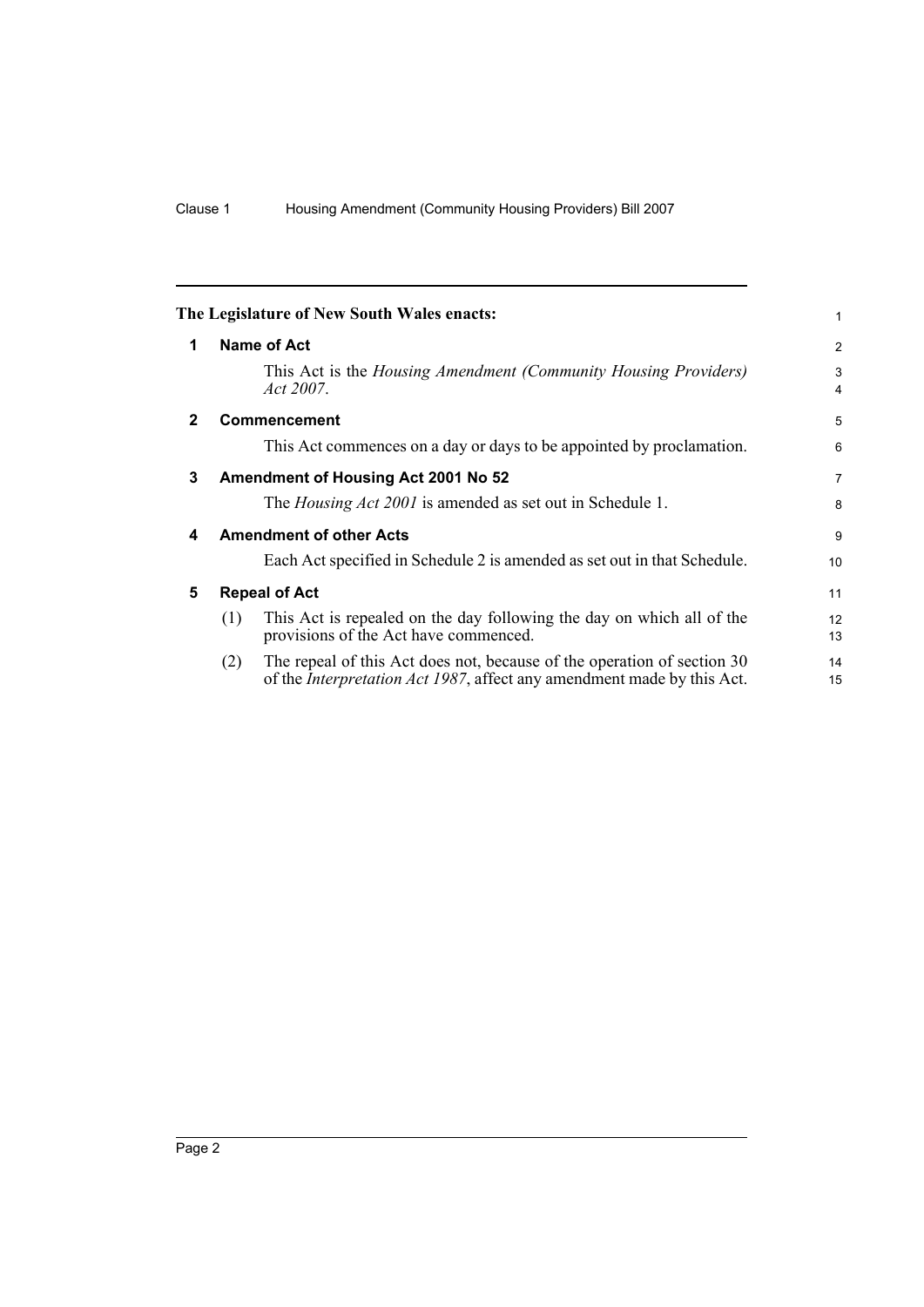Amendment of Housing Act 2001 and the United Schedule 1

<span id="page-8-0"></span>

|     | <b>Schedule 1</b>                              |      | <b>Amendment of Housing Act 2001</b>                                                                                                                              | $\mathbf{1}$        |  |
|-----|------------------------------------------------|------|-------------------------------------------------------------------------------------------------------------------------------------------------------------------|---------------------|--|
|     |                                                |      | (Section 3)                                                                                                                                                       | $\overline{2}$      |  |
| [1] | <b>Section 3 Definitions</b>                   |      |                                                                                                                                                                   |                     |  |
|     | Insert in alphabetical order:                  |      |                                                                                                                                                                   | $\overline{4}$      |  |
|     |                                                |      | community housing means housing (other than public housing)                                                                                                       | 5                   |  |
|     |                                                |      | for people on a very low, low or moderate income or people with<br>additional needs.                                                                              | 6<br>$\overline{7}$ |  |
|     |                                                | Act. | Note. Section 75 (2) (c) permits the regulations to prescribe what is<br>meant by a very low, low or moderate income for the purposes of this                     | 8<br>9<br>10        |  |
|     |                                                |      | <i>community housing agreement</i> means an agreement between<br>the Corporation and a registered community housing provider<br>made in accordance with this Act. | 11<br>12<br>13      |  |
|     |                                                |      | community housing provider means a body corporate that<br>provides community housing.                                                                             | 14<br>15            |  |
|     |                                                |      | <i>registered community housing</i> means community housing that is<br>provided by a registered community housing provider.                                       | 16<br>17            |  |
|     |                                                |      | registered community housing provider means a community<br>housing provider that is registered under Part 9A.                                                     | 18<br>19            |  |
|     |                                                |      | <b>Registrar</b> means the Registrar of Community Housing appointed<br>under Division 1 of Part 9A.                                                               | 20<br>21            |  |
| [2] | <b>Section 5 Objects of Act</b>                |      |                                                                                                                                                                   | 22                  |  |
|     |                                                |      | Insert "and community housing" after "public housing" in section 5 (1) (d).                                                                                       | 23                  |  |
| [3] | Section 5 (1) (g)                              |      |                                                                                                                                                                   | 24                  |  |
|     |                                                |      | Insert ", community housing" after "public housing".                                                                                                              | 25                  |  |
| [4] | Section $5(1)(j)$ and $(k)$                    |      |                                                                                                                                                                   | 26                  |  |
|     | Insert after section $5(1)(i)$ :               |      |                                                                                                                                                                   |                     |  |
|     |                                                | (i)  | to ensure that registered community housing is developed<br>as a viable and diversified component of the New South<br>Wales social housing sector,                | 28<br>29<br>30      |  |
|     |                                                | (k)  | to support the provision of registered community housing<br>for people on a very low, low or moderate income,                                                     | 31<br>32            |  |
| [5] | <b>Section 15 Delegations</b>                  |      |                                                                                                                                                                   | 33                  |  |
|     | Omit "or the Corporation" from section 15 (2). |      |                                                                                                                                                                   |                     |  |
|     | Insert instead ", or to the Corporation,".     |      |                                                                                                                                                                   |                     |  |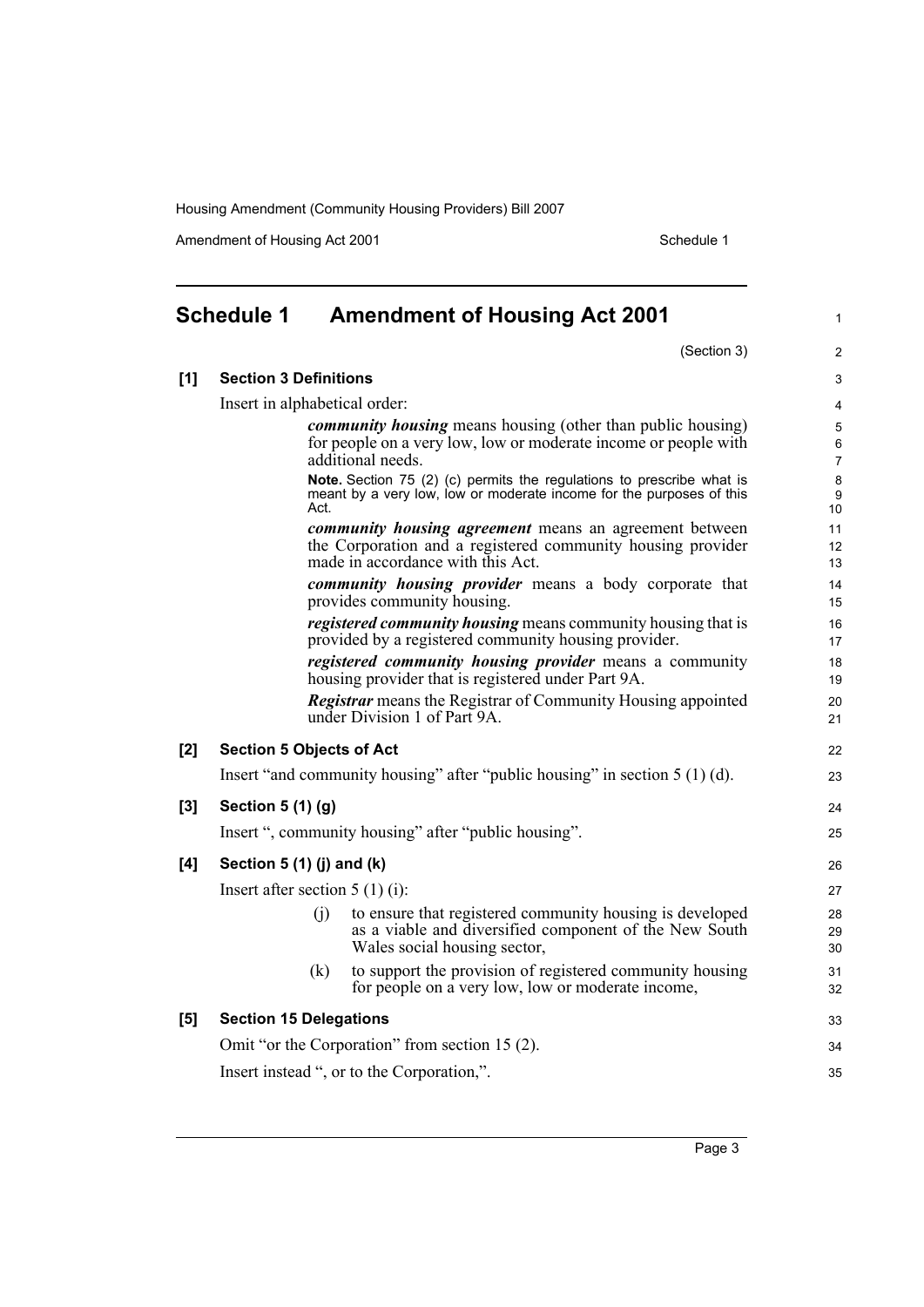Schedule 1 Amendment of Housing Act 2001

| [6] |         | <b>Section 15 (3)</b>                                      |     |                                                                                                                                                                                                                                                                          | 1                          |  |  |
|-----|---------|------------------------------------------------------------|-----|--------------------------------------------------------------------------------------------------------------------------------------------------------------------------------------------------------------------------------------------------------------------------|----------------------------|--|--|
|     |         |                                                            |     | Insert after section $15(2)$ :                                                                                                                                                                                                                                           | $\overline{2}$             |  |  |
|     |         | (3)                                                        |     | The Registrar may delegate to an officer of the Department, or to<br>the Corporation, the exercise of any of the Registrar's functions<br>under this Act (including any function delegated to the Registrar<br>under this section), other than this power of delegation. | 3<br>4<br>$\mathbf 5$<br>6 |  |  |
| [7] | Part 9A |                                                            |     |                                                                                                                                                                                                                                                                          | 7                          |  |  |
|     |         | Insert after Part 9:                                       |     |                                                                                                                                                                                                                                                                          | 8                          |  |  |
|     |         |                                                            |     | <b>Part 9A Community housing</b>                                                                                                                                                                                                                                         | 9                          |  |  |
|     |         | <b>Division 1</b><br><b>Registrar of Community Housing</b> |     |                                                                                                                                                                                                                                                                          |                            |  |  |
|     | 67A     |                                                            |     | <b>Appointment of Registrar of Community Housing</b>                                                                                                                                                                                                                     | 11                         |  |  |
|     |         | (1)                                                        |     | The Minister may appoint a person as the Registrar of<br>Community Housing.                                                                                                                                                                                              | 12<br>13                   |  |  |
|     |         | (2)                                                        |     | The Registrar is, in the exercise of functions under this Act,<br>subject to the control and direction of the Minister.                                                                                                                                                  | 14<br>15                   |  |  |
|     |         | (3)                                                        |     | The employment of the Registrar is subject to Part 3.1 of the<br>Public Sector Employment and Management Act 2002, but is not<br>subject to Chapter 1A or 2 of that Act.                                                                                                 | 16<br>17<br>18             |  |  |
|     | 67B     |                                                            |     | <b>Registrar's functions</b>                                                                                                                                                                                                                                             | 19                         |  |  |
|     |         |                                                            |     | The Registrar's functions are as follows:                                                                                                                                                                                                                                | 20                         |  |  |
|     |         |                                                            | (a) | to maintain a register of community housing providers,                                                                                                                                                                                                                   | 21                         |  |  |
|     |         |                                                            | (b) | to assess the suitability of organisations to be registered as<br>community housing providers,                                                                                                                                                                           | 22<br>23                   |  |  |
|     |         |                                                            | (c) | to investigate complaints and other matters in respect of<br>registered community housing providers,                                                                                                                                                                     | 24<br>25                   |  |  |
|     |         |                                                            | (d) | to provide information to persons in relation to community<br>housing,                                                                                                                                                                                                   | 26<br>27                   |  |  |
|     |         |                                                            | (e) | to provide advice to the Minister in relation to community<br>housing and any other matter under this Part,                                                                                                                                                              | 28<br>29                   |  |  |
|     |         |                                                            | (f) | to advise on the matters to be included in a regulatory code<br>for registered community housing providers,                                                                                                                                                              | 30<br>31                   |  |  |
|     |         |                                                            | (g) | any other function conferred or imposed on the Registrar<br>by or under this or any other Act.                                                                                                                                                                           | 32<br>33                   |  |  |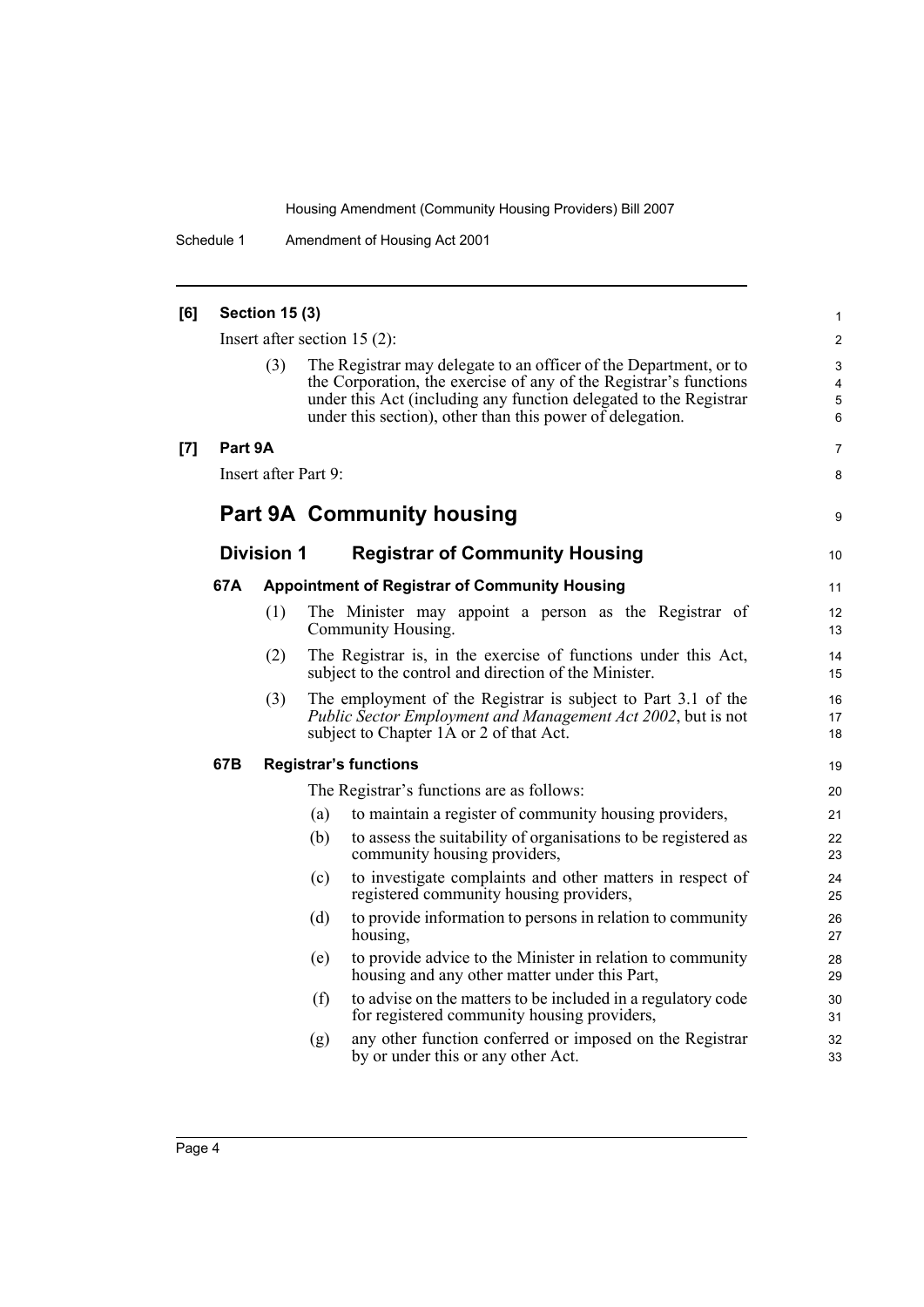Amendment of Housing Act 2001 and the control of Schedule 1

1  $\overline{2}$ 

### **Division 2 Registration of community housing providers**

#### **67C The register**

- (1) The Registrar is to keep a register of community housing providers.
- (2) The register is to be kept in the form determined by the Registrar and is, subject to the regulations, to contain such information with respect to community housing providers as may be determined by the Registrar.
- (3) The register must be available for inspection free of charge by any person:
	- (a) in person at the head office of the Department at all reasonable times, and
	- (b) by such other means (such as Internet access) and at such other times as the Registrar determines.
- (4) The Registrar may carry out searches of the register on a person's behalf and may charge a fee for the search, not exceeding the amount (if any) prescribed by the regulations.

#### **67D Applications for registration**

- (1) The Registrar may, on the application of a body corporate that is a community housing provider, register the body corporate if the Registrar is satisfied that the application demonstrates the body corporate's commitment to providing community housing consistently with this Act and the regulations.
- (2) An application must be made in a form approved by the Registrar and be accompanied by the relevant fee, if any, prescribed by the regulations.
- (3) The Registrar may register a body corporate in a particular class on the register and may register it indefinitely or for a specified period.
- (4) The Registrar is, on determining an application under this section, to give written notice to an applicant of that determination setting out the class of registration (if any), the date on which the registration will be cancelled (if the registration is for a specified period) and the reasons for the Registrar's determination.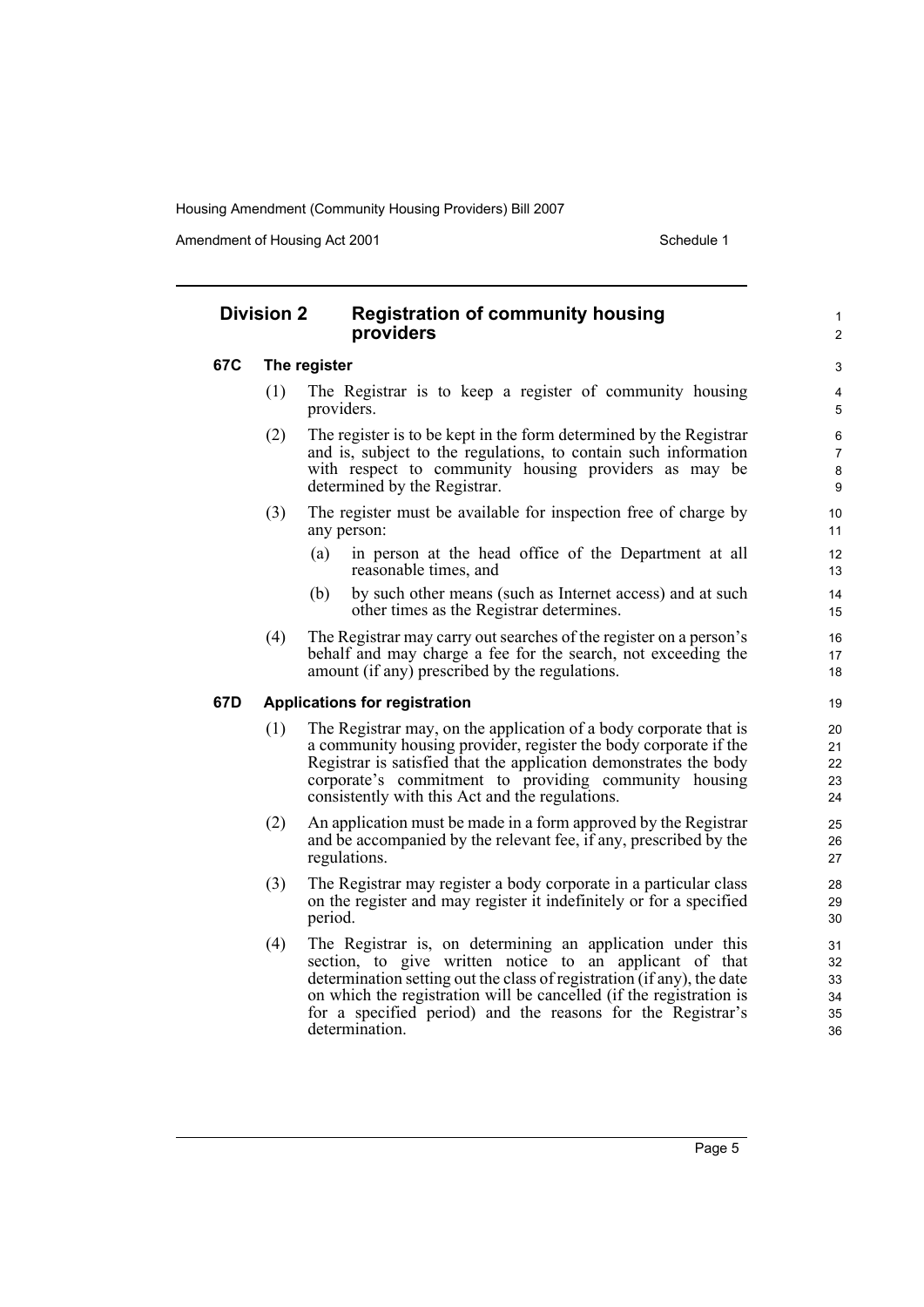#### **67E Conditions of registration** (1) It is a condition of registration that the registered community housing provider: (a) must, at the times and in a manner approved by the Registrar, provide information that satisfies the Registrar that the provider is exercising its functions in compliance with this Act and the regulations, and (b) must, within a reasonable time after receiving a written request for information from the Registrar in relation to the affairs of the provider, provide the Registrar with the information requested and provide, in a form that satisfies the Registrar, a copy of any record specified in the request, and (c) must allow the Registrar to carry out inspections at any reasonable time of the provider's premises or records. (2) Registration is also subject to any condition that may be prescribed by the regulations. (3) Subsection (1) does not authorise: (a) a community housing provider to provide information to the Registrar that identifies an individual who is an occupier of residential premises, or (b) the Registrar to enter residential premises occupied by an individual, other than with the consent of the individual. **67F Compliance with Act and regulations** (1) If the Registrar reasonably believes that a registered community housing provider is not complying with this Act or the regulations, the Registrar may issue a notice in writing to the provider (a *notice of intent to cancel registration*) stating that the provider's registration will be cancelled unless, within the period specified in the notice, the provider satisfies the Registrar that its registration should not be cancelled. (2) The period specified in a notice of intent to cancel registration is to be at least 14 days. (3) The Registrar may issue a notice of intent to cancel registration only if the provider has been given written notification of the matters in respect of which the notice is to be issued and been given a period of at least 30 days to address those matters. 1 2 3 4 5 6 7 8 9 10 11 12 13 14 15 16 17 18 19 20 21 22 23  $24$ 25 26 27 28 29 30 31 32 33 34 35 36 37 38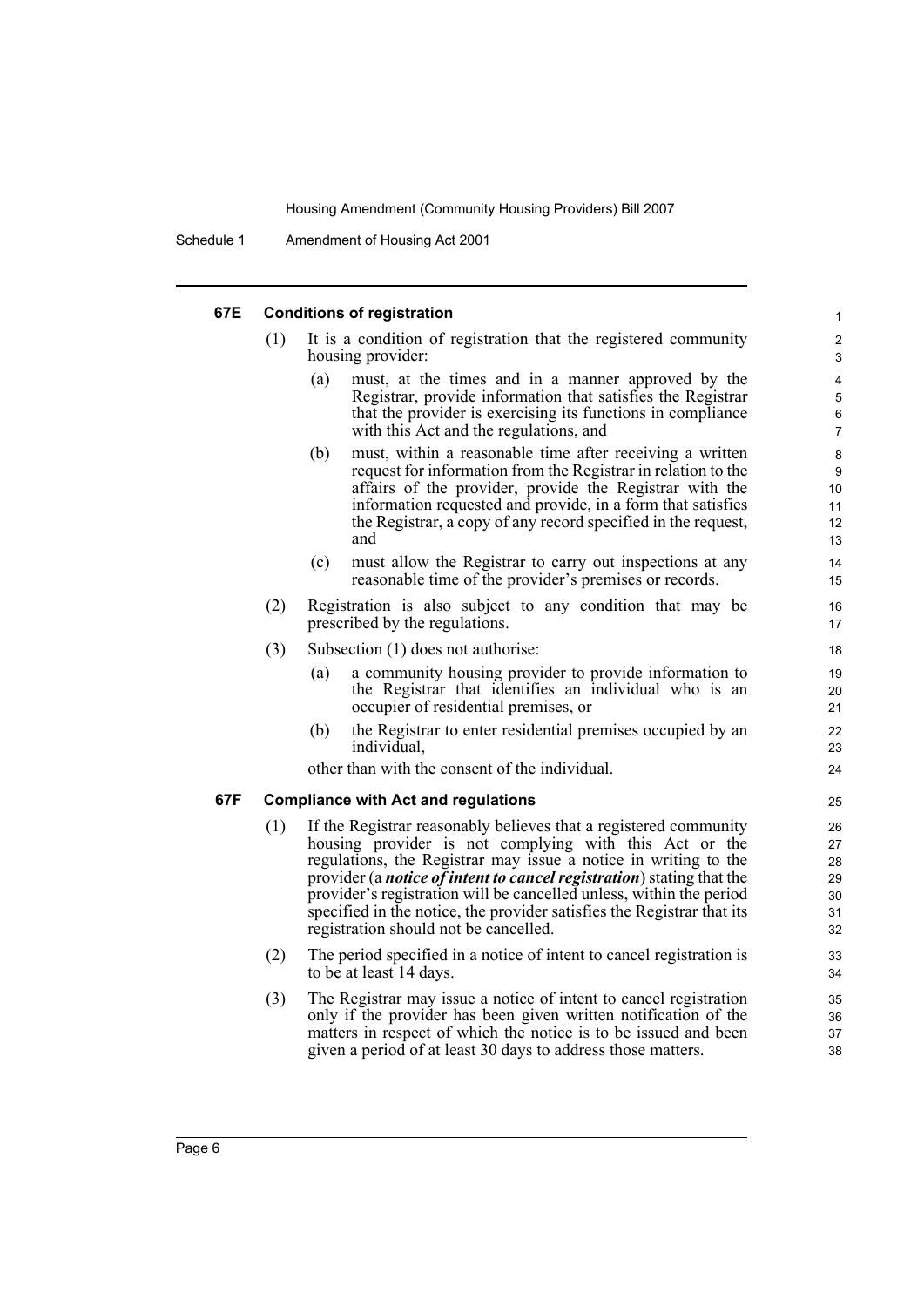Amendment of Housing Act 2001 and the control of Schedule 1

1 2 3

| (4) | The Registrar is not required to comply with subsections (2) and    |
|-----|---------------------------------------------------------------------|
|     | (3) if the Registrar reasonably believes that the failure to comply |
|     | is serious and requires urgent action.                              |

#### **67G Cancellation of registration**

- (1) The Registrar must cancel the registration of a body corporate as a registered community housing provider if the Registrar is satisfied of any one or more of the following:
	- (a) that the body corporate has made an application for its registration to be cancelled,
	- (b) that the body corporate has been wound up or has otherwise ceased to exist,
	- (c) that the body corporate's registration was for a specified period and that period has expired,
	- (d) that a notice of intent to cancel registration has been issued to the body corporate under section 67F and the body corporate has failed, within the period specified in the notice, to satisfy the Registrar that its registration should not be cancelled.
- (2) The Registrar is, on determining to cancel a registration under this section, to give written notice to the body corporate of that determination setting out the date on which the registration is cancelled and the reasons for the Registrar's determination.
- (3) The registration of a body corporate is cancelled on the date specified in the notice under subsection (2), not being a date prior to the giving of the notice.
- (4) No compensation is payable to any person or body in connection with the cancellation of a registration under this section.

#### **67H Review of certain decisions by Administrative Decisions Tribunal**

- (1) A body corporate may apply to the Administrative Decisions Tribunal for a review of any of the following decisions of the Registrar:
	- (a) a decision to refuse to register the body corporate as a registered community housing provider,
	- (b) a decision to cancel the registration of the body corporate as a registered community housing provider.
- (2) A decision of the Registrar made under this Division, other than a decision referred to in subsection (1), is final and not subject to appeal or review.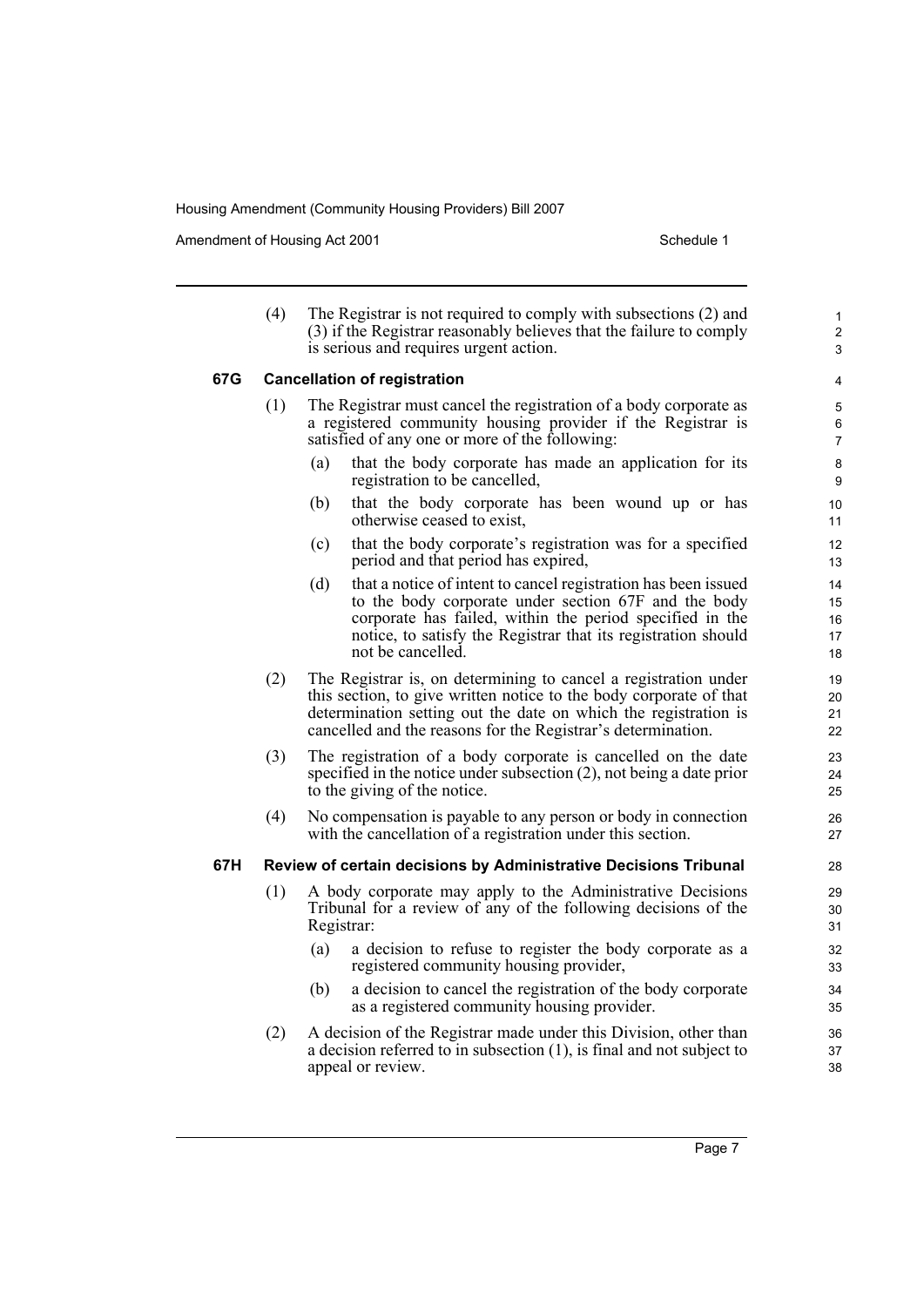#### **Division 3 Giving assistance to registered community housing providers**

#### **67I Corporation may give assistance**

- (1) The Corporation may, if it is consistent with the objects of this Act and if it considers it prudent to do so, give assistance to a registered community housing provider under a community housing agreement.
- (2) Assistance may include, but is not limited to, either or both of the following:
	- (a) providing funding, land or other property to a community housing provider,

1  $\overline{2}$ 

- (b) entering into a partnership with a community housing provider.
- (3) Assistance is not to be given to a community housing provider unless the community housing provider is registered and, as far as reasonably practicable, the Corporation is to withdraw assistance from a community housing provider that ceases to be registered.
- (4) The Corporation is to ensure that the giving of any assistance under this section is consistent with the *Public Authorities (Financial Arrangements) Act 1987* and any relevant guidelines of the Director-General.

#### **67J Community housing agreements**

- (1) A community housing agreement:
	- (a) may be in a standard form approved by the Director-General, and
	- (b) is to contain such terms and conditions as may be prescribed by the regulations, and
	- (c) may contain such terms and conditions as the Corporation considers appropriate (whether or not the standard form of agreement is used).
- (2) Without limiting subsection (1), a community housing agreement may include provisions with respect to:
	- (a) requiring the registered community housing provider concerned to meet specified standards and targets in relation to the community housing services and programs provided by that community housing provider, and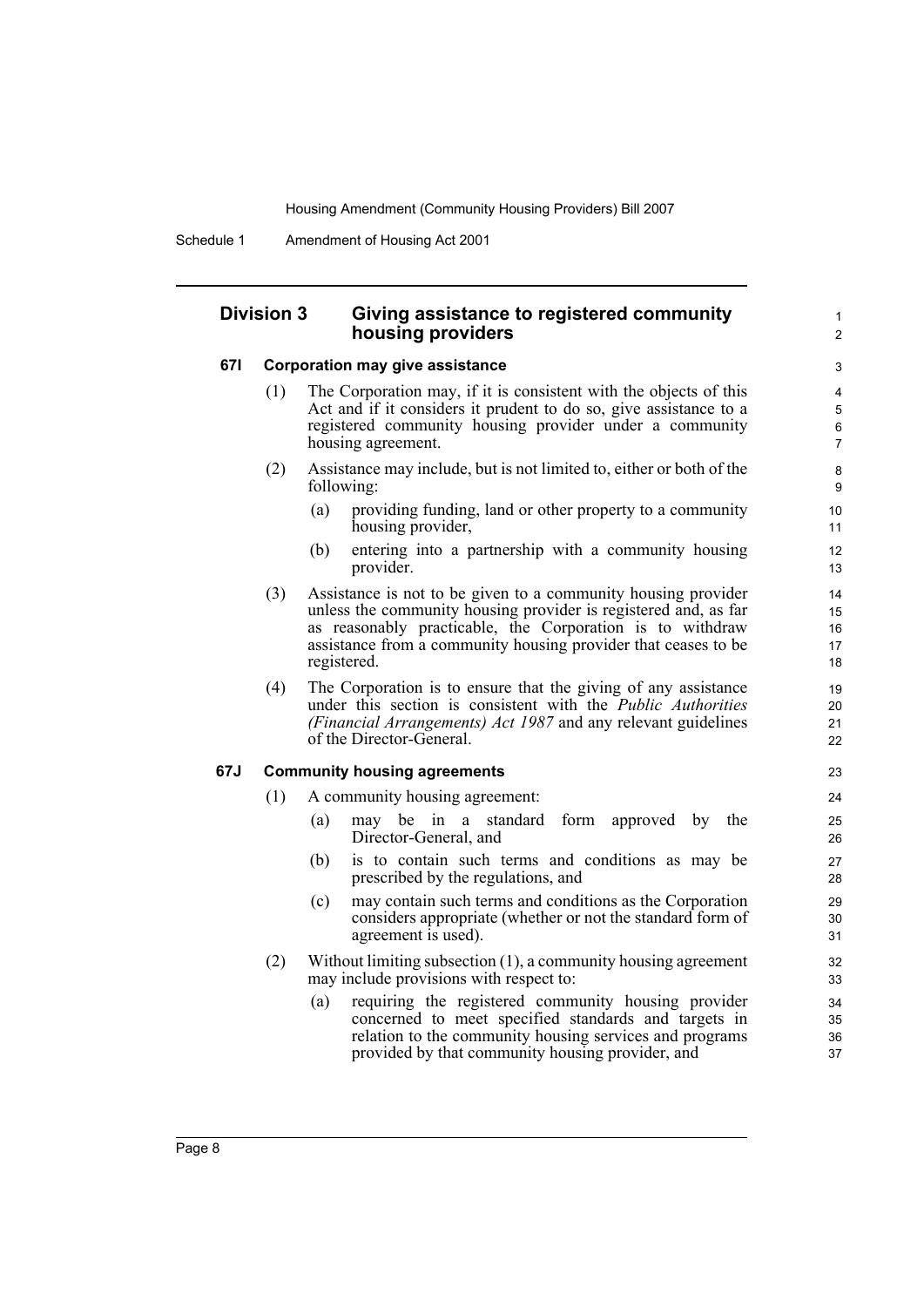Amendment of Housing Act 2001 and the United Schedule 1

|        |                                                                                      | ensuring that the funding, housing and other assistance<br>(b)<br>provided to the registered community housing provider is<br>used for the purposes for which it was provided.                                                                                              | $\mathbf{1}$<br>$\overline{2}$<br>3 |  |  |
|--------|--------------------------------------------------------------------------------------|-----------------------------------------------------------------------------------------------------------------------------------------------------------------------------------------------------------------------------------------------------------------------------|-------------------------------------|--|--|
|        | (3)                                                                                  | The regulations may make provision for or with respect to<br>community housing agreements.                                                                                                                                                                                  | 4<br>5                              |  |  |
| [8]    |                                                                                      | <b>Section 75 Regulations</b>                                                                                                                                                                                                                                               | 6                                   |  |  |
|        | Omit section 75 (2). Insert instead:                                                 |                                                                                                                                                                                                                                                                             |                                     |  |  |
|        | (2)                                                                                  | In particular, the regulations may make provision for or with<br>respect to any one or more of the following:                                                                                                                                                               |                                     |  |  |
|        |                                                                                      | (a)<br>prescribing a regulatory code or codes for registered<br>community housing providers or classes of such providers<br>setting out requirements that those providers must comply<br>with in relation to their operations and the provision of<br>community housing,    | 10<br>11<br>12<br>13<br>14          |  |  |
|        |                                                                                      | fees in connection with any application under this Act,<br>(b)                                                                                                                                                                                                              | 15                                  |  |  |
|        |                                                                                      | (c)<br>prescribing what is meant by a very low, low or moderate<br>income for the purposes of this Act,                                                                                                                                                                     | 16<br>17                            |  |  |
|        |                                                                                      | (d)<br>prescribing terms or conditions that are taken to be<br>included in community housing agreements, including in<br>an existing community housing agreement.                                                                                                           | 18<br>19<br>20                      |  |  |
| [9]    |                                                                                      | Schedule 3 Savings, transitional and other provisions                                                                                                                                                                                                                       | 21                                  |  |  |
|        | Insert at the end of clause $1(1)$ :                                                 |                                                                                                                                                                                                                                                                             |                                     |  |  |
|        |                                                                                      | Housing Amendment (Community Housing Providers) Act 2007                                                                                                                                                                                                                    | 23                                  |  |  |
| $[10]$ | <b>Schedule 3</b>                                                                    |                                                                                                                                                                                                                                                                             |                                     |  |  |
|        |                                                                                      | Insert at the end of the Schedule with appropriate numbering:                                                                                                                                                                                                               | 25                                  |  |  |
|        | <b>Part</b>                                                                          | Provisions consequent on enactment of                                                                                                                                                                                                                                       | 26                                  |  |  |
|        |                                                                                      | <b>Housing Amendment (Community Housing</b>                                                                                                                                                                                                                                 | 27                                  |  |  |
|        |                                                                                      | <b>Providers) Act 2007</b>                                                                                                                                                                                                                                                  | 28                                  |  |  |
|        | Community housing providers taken to be registered on the<br>commencement of Part 9A |                                                                                                                                                                                                                                                                             |                                     |  |  |
|        |                                                                                      | A community housing provider that is registered with the Office<br>of Community Housing immediately before the commencement<br>of Part 9A is, on the commencement of that Part, taken to be<br>registered under that Part until whichever of the following occurs<br>first: | 31<br>32<br>33<br>34<br>35          |  |  |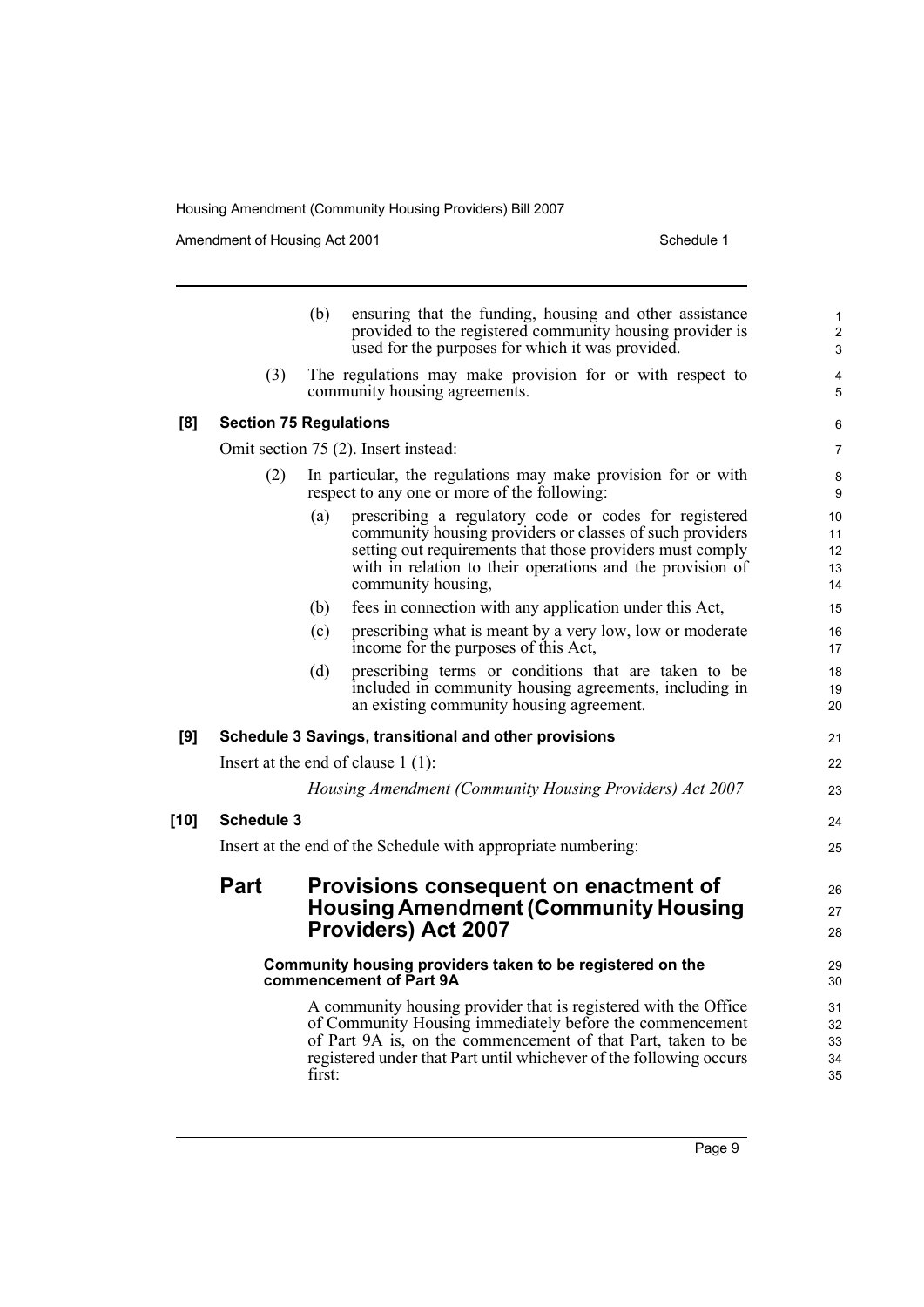Schedule 1 Amendment of Housing Act 2001

(a) the community housing provider applies to be registered under that Part and the application is determined by the Registrar,

- (b) the registration is cancelled in accordance with that Part,
- (c) 2 years after the commencement of that Part.

#### **References to registered organisations**

A reference in any document to an organisation for the time being registered with the Office of Community Housing is, on the commencement of Part 9A, taken to be a reference to a registered community housing provider.

#### **Existing agreements taken to be community housing agreements**

An agreement between the Corporation and a community housing provider that is in force immediately before the commencement of Part 9A under which the Corporation provides assistance to the community housing provider is, on the commencement of that Part, taken to be a community housing agreement.

#### **Assistance provided to unregistered community housing providers under existing agreements**

Section  $67I(1)$ – $(3)$  does not apply to or in respect of assistance provided to a community housing provider within 2 years after the commencement of Part 9A, but only if:

- (a) the community housing provider is not registered with the Office of Community Housing immediately before the commencement of that Part, and
- (b) the assistance is provided under an agreement that is in force immediately before the commencement of that Part.